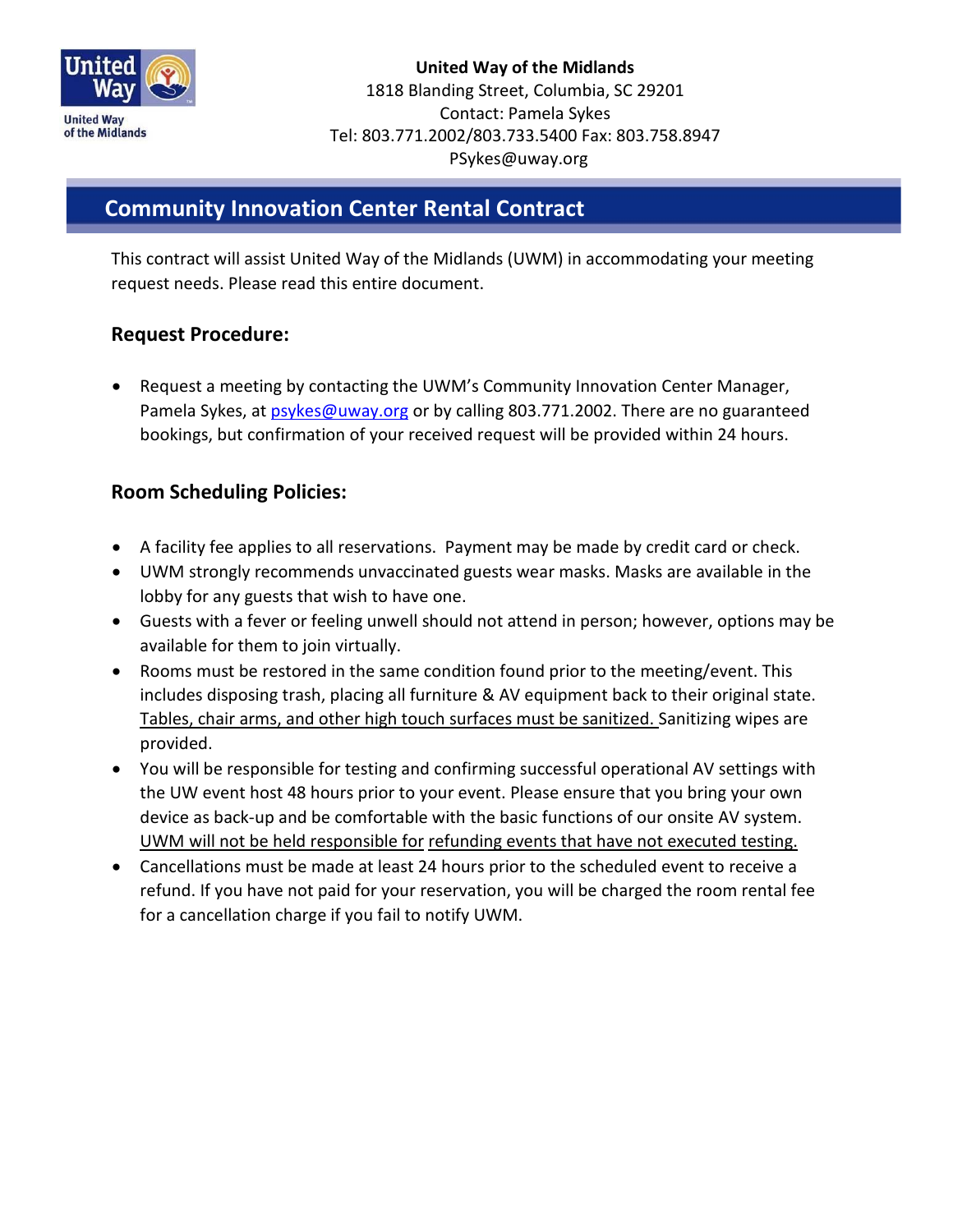

**United Way of the Midlands** 1818 Blanding Street, Columbia, SC 29201 Contact: Pamela Sykes Tel: 803.771.2002/803.733.5400 Fax: 803.758.8947 PSykes@uway.org

## **Community Innovation Center Rental Contract**

#### **Hours & Fees:**

l

UWM's normal business hours are Monday - Friday between the hours of 8 a.m. and 5 p.m. A facility fee of \$35 for UWM partner agencies and \$50 for all other organization applies to all rentals. UWM partner agencies and organizations running United Way campaigns may reserve rooms for no additional charge during normal business hours. All other organizations will be charged the applicable rental rates as outlined on page 4 in addition to the facility fee. These rates also apply to any rental outside of regular business hours. Conference rooms are not available on Sundays or any of the following holidays: New Year's Day, Martin Luther King Day, Good Friday, Memorial Day, Independence Day, Labor Day, Thanksgiving Day, the day after Thanksgiving, Christmas Eve and Christmas Day.

### **General Information:**

Please advise your guests that UWM has limited parking. UWM is not responsible for vehicles parked on the street. Please show consideration for our neighbors and do not block driveways or park in designated reserved spaces.

- If you have a disability, please call ahead to let us know how we may accommodate your needs.
- Please remind guests to minimize using the lobby for phone calls and extended conversations, as it is important that United Way staff can answer calls and greet other guests at the reception desk.

#### **Food and Beverages**

- Food and beverages are allowed in all conference rooms. Your organization is responsible for arranging, paying for, and cleaning up all refreshments and food.
- Events serving alcohol are not permitted without prior written approval from United Way. These events require additional insurance and accountability by the event host.
- Please consider a box style caterer vs buffet serving.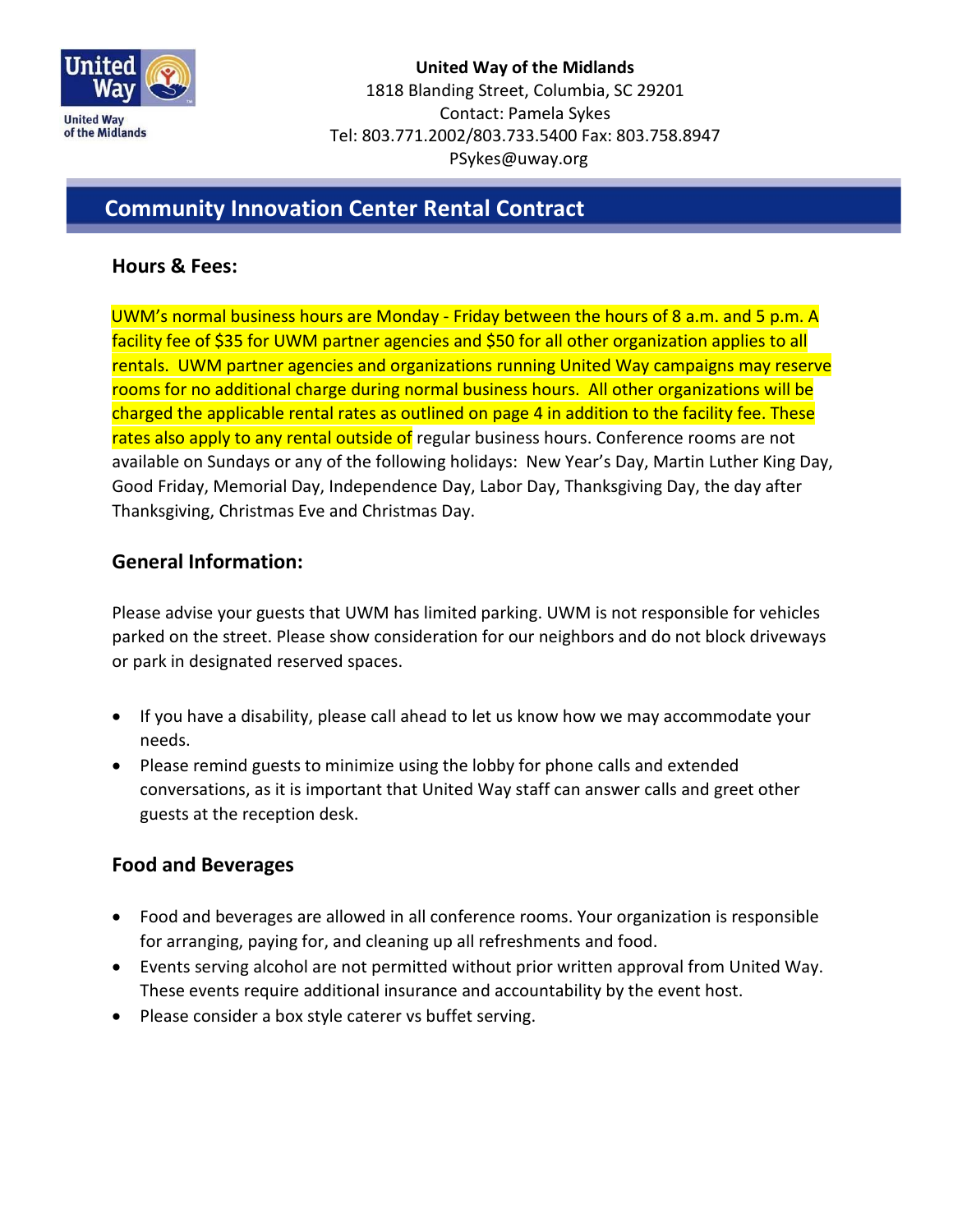

## **Community Innovation Center Rental Contract**

### **Additional Charges or Penalties:**

l

- You may incur an additional cleaning fee up to \$250 if the room you are renting is not restored, and sanitized.
- United Way of the Midlands will not assume responsibility for damages to furnishings, equipment or property that occur because of your event. Your organization will pay for damages to furnishings, equipment or property therein caused by the organization's guests abuse or neglect.
- The use of rooms not previously reserved will result in an appropriate charge.
- United Way of the Midlands is not responsible for lost property

| Breakdown/Cleanup Time: |  |
|-------------------------|--|

**A facility fee applies to all rentals.** The facility fee is \$35 for UWM partner agencies and \$50 for all other organizations. Rooms may be scheduled Monday – Friday between 8:00a.m. - 5:00p.m. at no additional cost for partner agencies and organizations running United Way campaigns. All others will follow the fee schedule below.

| <b>Room Description</b>                      | Rate (2hr) | <b>Each Additional Hour</b> |
|----------------------------------------------|------------|-----------------------------|
| A101: Southeastern Freight Lines Board Room  | \$50       | \$35                        |
| A102: Southeastern Freight Lines Board Room  | \$100      | \$35                        |
| A103: Edward W. Mullins, Jr. Conference Room | \$50       | \$35                        |
| A104: Dominion Energy Learning Lab           | \$50       | \$35                        |
| A108: Colonial Life Conference Room          | \$50       | \$35                        |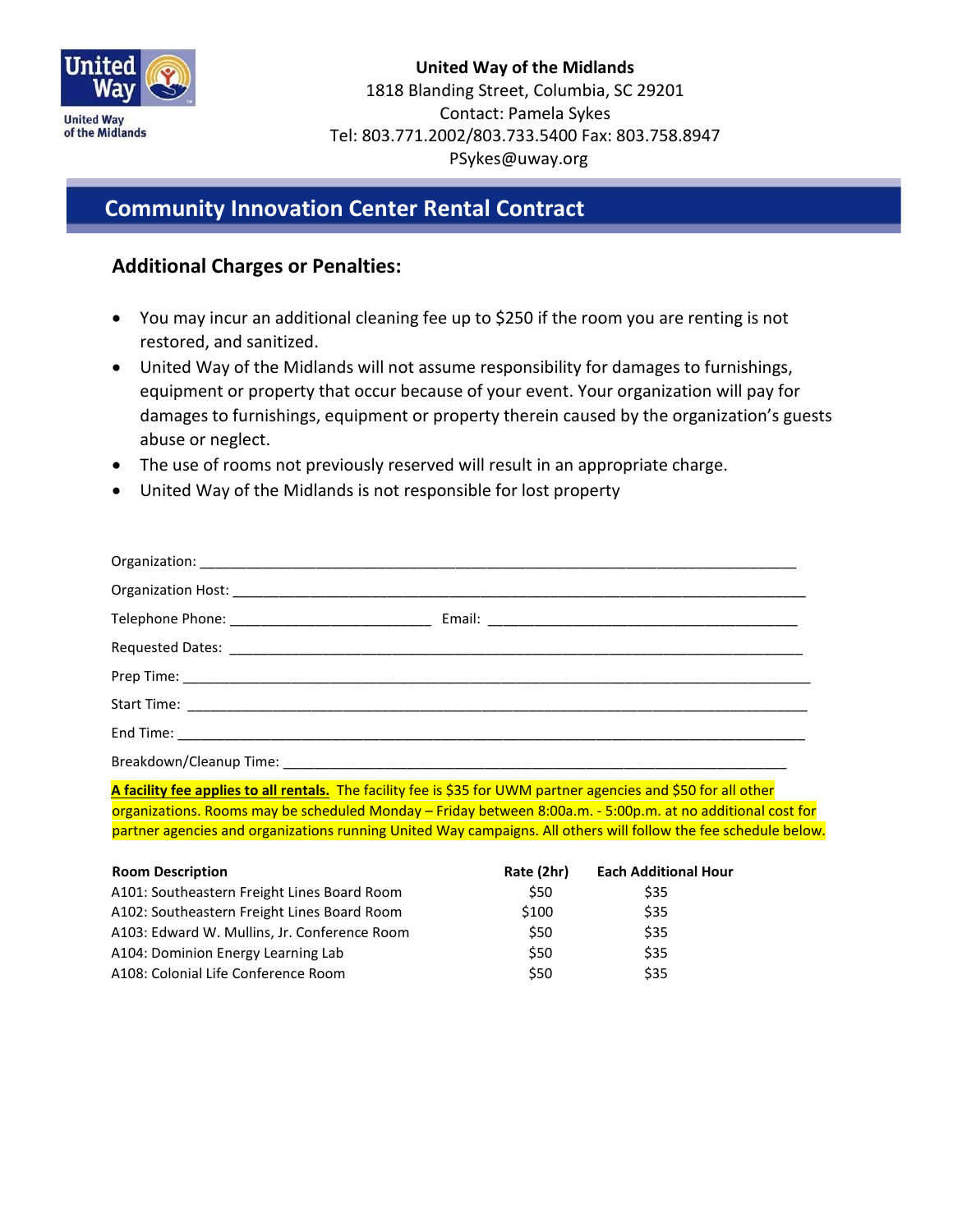

#### **United Way of the Midlands** 1818 Blanding Street, Columbia, SC 29201 Contact: Pamela Sykes Tel: 803.771.2002/803.733.5400 Fax: 803.758.8947 PSykes@uway.org

# **Community Innovation Center Rental Contract**

|                                              | <b>Full Capacity</b> | <b>3ft Distancing</b> | <b>6ft Distancing</b> |
|----------------------------------------------|----------------------|-----------------------|-----------------------|
| A101: Southeastern Freight Lines Board Room  | 20                   | 10                    |                       |
| A102: Southeastern Freight Lines Board Room  | 50                   | 22                    | 11                    |
| A103: Edward W. Mullins, Jr. Conference Room | 12                   | 8                     | 4                     |
| A104: Dominion Energy Learning Lab           | 16                   | 12                    | b                     |
| A108: Colonial Life Conference Room          |                      |                       |                       |

Meeting room(s) preference:  $\Box$  A101  $\Box$  A102  $\Box$  A103  $\Box$  A104  $\Box$  A108

Method of payment:

l

Check: \$\_\_\_\_\_\_\_\_\_\_\_\_\_\_\_\_\_\_ (Make payable to United Way of the Midlands)

Credit Card \$\_\_\_\_\_\_\_\_\_\_\_\_\_\_\_\_\_\_

**Reserve a room online at uway.org/cic**